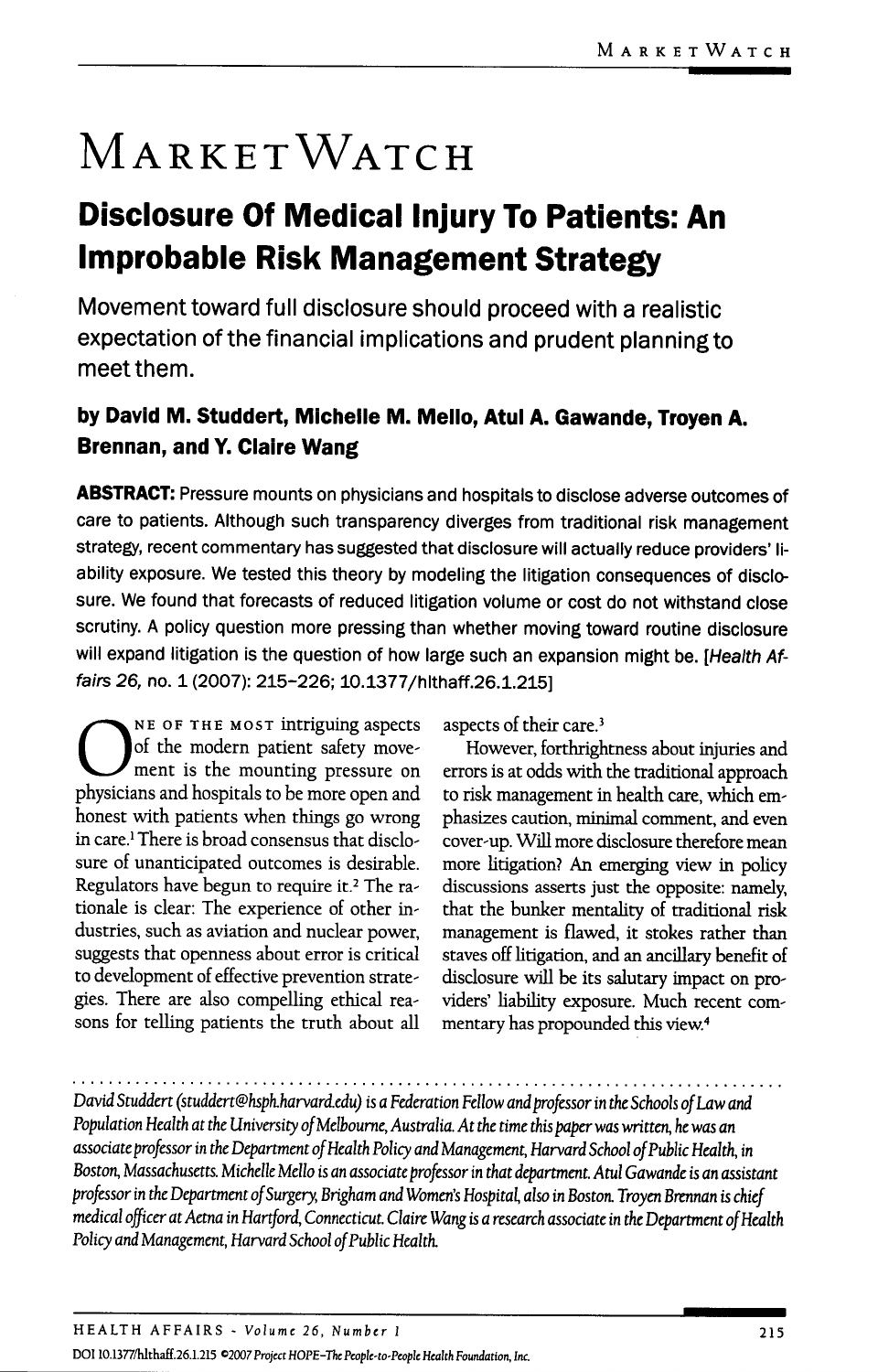The notion of disclosure as an effective risk management tool is grounded in the belief that some patients who would have sued will not if early and candid disclosure occurs, because they will come to understand that their injury was not attributable to neghgence, or wiU feel less anger toward a provider who deals with them honestly, or both. It is also sometimes posited that providers' candor wiU induce patients who do sue to settle their claims for less money. However, the opposite consequence also warrants careful consideration; After being confronted with information about their injury and its cause, some patients who would not otherwise have sued might be moved to do so. No research to date has evaluated disclosure's impact in terms of the balance between "deterred" and "prompted" claims.

We hypothesized that the number and cost of prompted claims would negate—and possibly even trounce—any deterrent effect of disclosure on litigation. Our skepticism stems from two empirical insights gained in previous research. First, the vast majority of patients who sustain medical injury never sue, which creates a huge reservoir of potential claims.<sup>5</sup> Second, socio-legal researchers have identified the failure of aggrieved people to recognize their condition or attribute it to an external cause as important factors in explaining why they do not seek legal redress.<sup>6</sup> To test the hypothesis, we modeled the litigation consequences of disclosure by combining existing data on the epidemiology of medical injuries and malpractice claims with expert opinion about patients' likely reactions to disclosure.

#### **Study Data And Methods**

**• Conceptual model.** Exhibit 1 conceptualizes the impact of disclosure on the volume of malpractice claims. The pool of medical injuries (Stage 1) splits into two groups: those attributable to neghgent care and those due to normegligent causes (Stage 2). Some injured patients from each group sue, and some do not (Stage 3), with the total number of suers ultimately defining the number of claims (Stage 4). Disclosure's impact occurs at Stage 3. Transitions A and C represent deterred claims; transitions B and D are prompted claims. The net impact of disclosure on claims volume depends on the relative size of these four transi-

#### **EXHIBIT 1 Conceptuai Model Of Impact Of Disclosure On The Litigation Behavior Of Patients Who Experience Severe Medical Injuries**



SOURCE: Data derived from various sources, as described in the online Technical Appendix: http://content.healthaffairs.org/cgi/ content/full/26/1/215/DC1.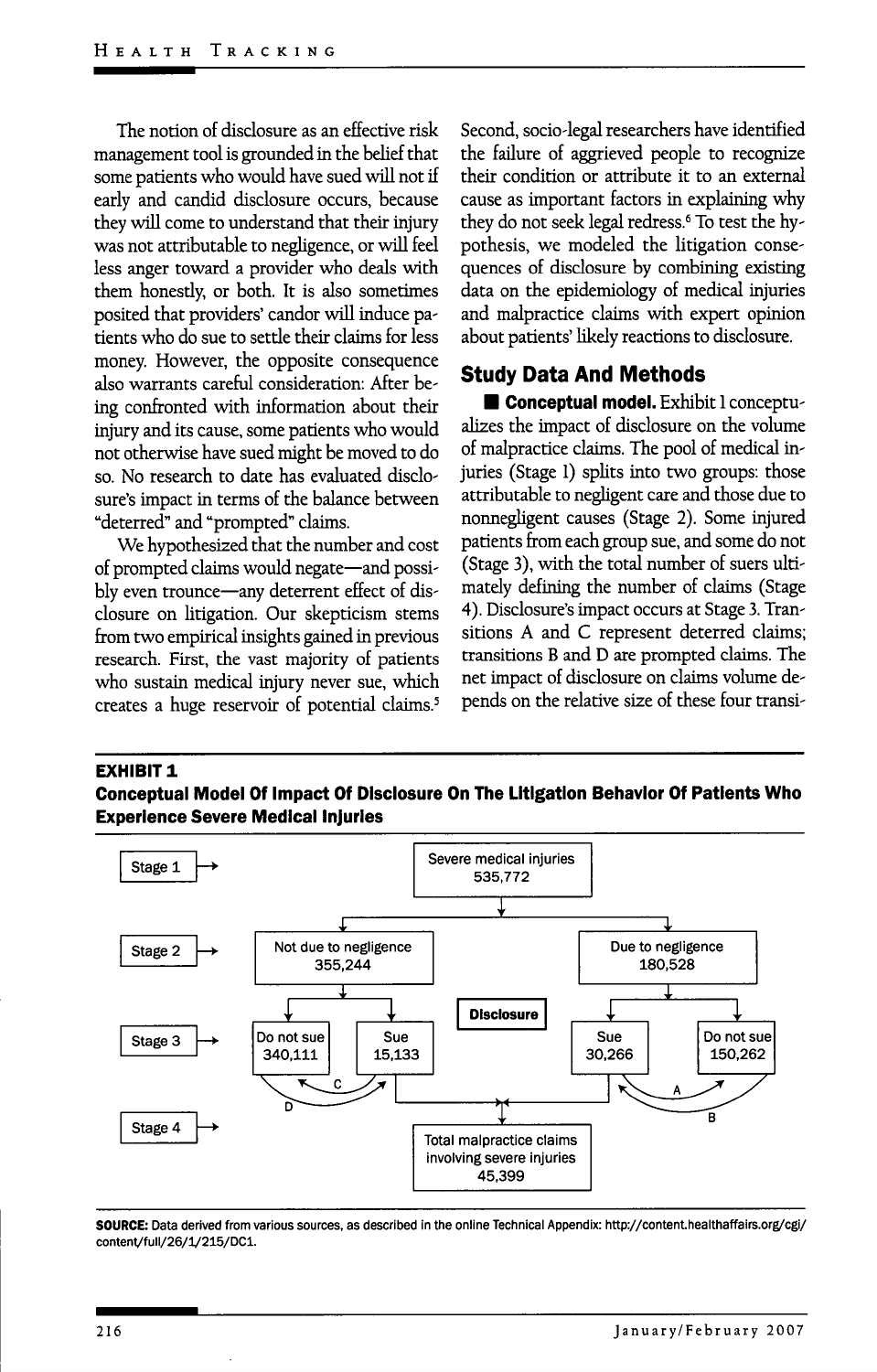tions.

 $\blacksquare$  **Injury and claim estimates.** We used previous research and publicly available data sources to derive armual narional estimates for each cell in Exhibit 1. Estimates of injury prevalence and type came from the New York Medical Practice Study (NYMPS) and the Utah-Colorado Medical Practice Study (UTCOMPS), the leading population-based studies of medical injury in the United States.^ Claims estimates were drawn primarily from the National Practitioner Data Bank.<sup>8</sup>

The estimates and our analyses focus on severe injuries, defined as injuries with a score of 4 (major-temporary disability) or higher on the Narional Associarion of Insurance Commissioners (NAIC) severity scale.<sup>9</sup> Two considerarions led us to narrow the analysis in this way. Eirst, there are no strong systemwide prevalence estimates for minor injury.<sup>10</sup> Second, minor injuries are rarely the basis of claims." They are poor candidates for lawsuits because attorneys, who are generally paid on a contingent fee basis, have little economic incenrive to bring them. Therefore, there is limited scope for disclosure to affect lirigarion over minor injuries.

**• Estimates of compensation costs.** We used average compensation costs of \$141,469 and \$33,683 per claim for severe injury claims with and without negligence, respectively.<sup>12</sup> These are unconditional averages, not averages among paid claims only.

Aside from its impact on claims volume, commentators have suggested that disclosure might reduce average payments." To examine this effect, we projected the impacts of disclosure separately under two cost assumprions. In the first analysis, we used the full averagecost figures for severe injury claims with and without negligence, as noted above; in the second analysis, we reduced these figures by 40 percent.

The reduction we applied was based on available data on the composirion of medical malpractice payments.<sup>14</sup> Although they are limited, these data suggest that noneconomic ("pain and suffering") damages consritute approximately 40 percent of total payments. Parients negoriating with hospitals for compensarion following a disclosure are unlikely to be willing to forgo reimbursement for economic losses but might be willing to accept greatly reduced pain-and-suffering compensarion as part of an expeditious settlement.<sup>15</sup> Hence, 40 percent approximates the upper limit of privately and socially acceptable reducrions in compensarion costs.

 $\blacksquare$  Transition parameters and survey of **experts.** Transirions A, B, C, and D in Exhibit 1 jointly determine the net impact of disclosure on litigation. Their respective magnitudes are unknown. To obtain expected ranges for them, we surveyed medico-legal experts in September 2005.

The experts were a convenience sample of seventy-eight people whom we recognized from their publicarions or professional experience as having relevant experrise. They came from fourteen states and the following professional categories: senior patient safety (31) and/or legal researchers (17); hospital-based risk managers or quality assurance directors (25); senior staff from malpractice liability insurers (12); plaintiffs' attorneys (8); and hospital execurives or general counsels (7). (These categories are not mutually exclusive.) The sample contained seventeen practicing physicians and eleven pracricing attorneys.

A written survey presented four hypotherical scenarios designed to elicit percentage esrimates for each of the transirions (Exhibit 2). After each hypotherical, the survey asked, "If 100 patients experienced this sequence of events, how many would react to the disclosure in the way that [this patient] did?" Respondents were directed to mark their best guess, lowest reasonable number, and highest reasonable number on a rating scale, with response options running from 0 to 100 in fiveunit increments.

The survey instructions defined serious in*jury* as "injury that leaves the parient with either permanent disability, or with temporary disability that is very severe while it lasts." The survey did not specify the circumstances of the disclosure, such as whether an apology or compensation was offered, patients were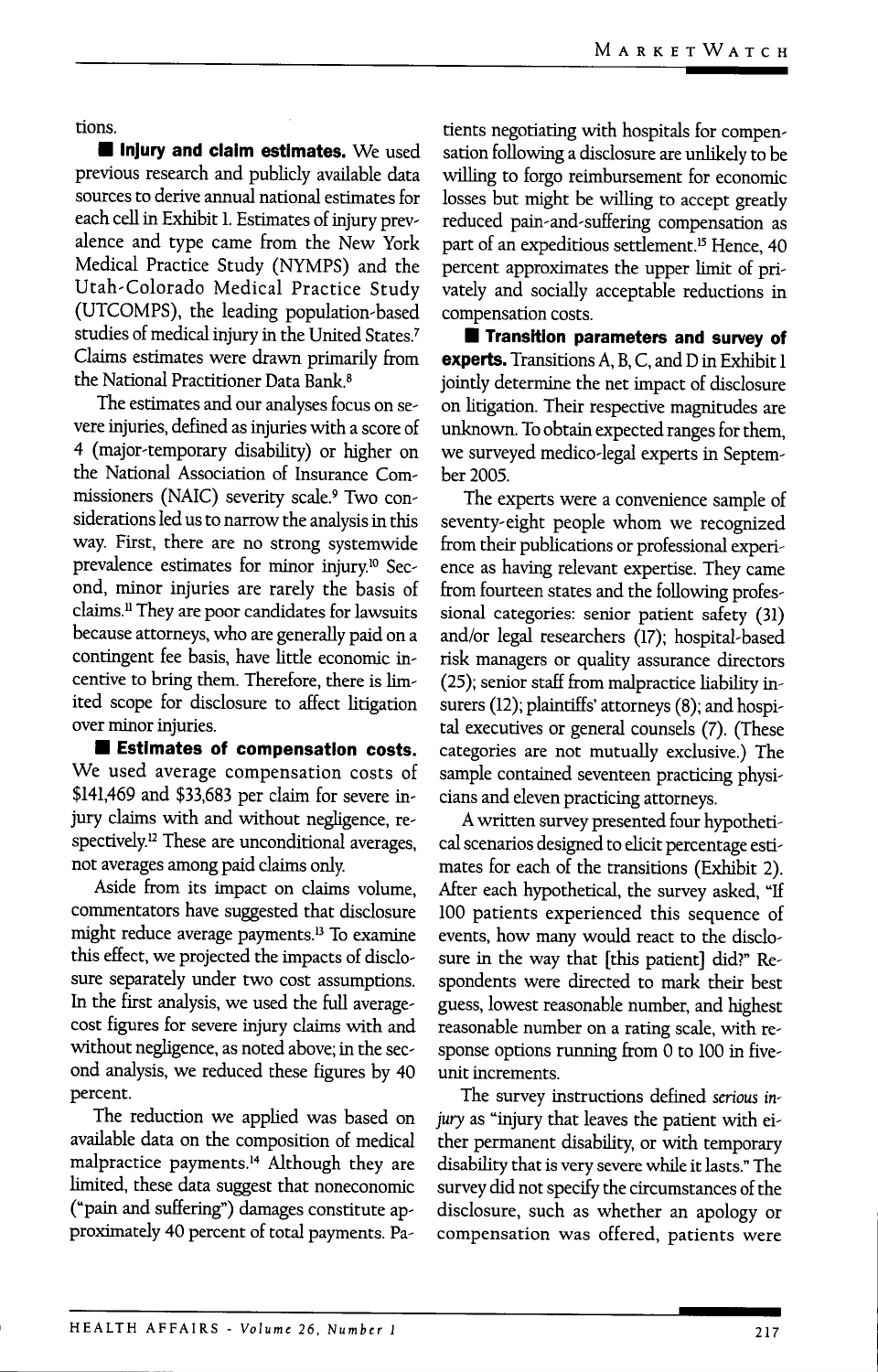#### **EXHiBiT 2 Four Hypotheticai Scenarios Regarding Patient injury, Disciosure, And Suing Behavior From A Survey Of Experts**

| <b>Transition represented</b> " | <b>Scenario</b>                                                                                                                                                                                                                                                                                                                                                                                 |  |  |  |  |
|---------------------------------|-------------------------------------------------------------------------------------------------------------------------------------------------------------------------------------------------------------------------------------------------------------------------------------------------------------------------------------------------------------------------------------------------|--|--|--|--|
| A                               | Patient A sustains a serious injury. The injury occurs as a result of negligent<br>medical care. Patient A plans to sue. A timely disclosure then occurs wherein<br>the patient is told that an injury has occurred. A full explanation of how and<br>why the injury occurred is given. After the disclosure, Patient A changes his<br>mind about litigation and decides not to sue.            |  |  |  |  |
| в                               | Patient B patient sustains a serious injury. The injury occurs as a result of<br>negligent medical care. Patient B has no plans to sue. A timely disclosure<br>then occurs wherein the patient is told that an injury has occurred. A full<br>explanation of how and why the injury occurred is given. After the disclosure,<br>Patient B changes her mind about litigation and decides to sue. |  |  |  |  |
| C                               | Patient C sustains a serious injury. The injury is caused by nonnegligent<br>medical care. Patient C plans to sue. A timely disclosure then occurs wherein<br>the patient is told that an injury has occurred. A full explanation of how and<br>why the injury occurred is given. After the disclosure, patient C changes her<br>mind about litigation and decides not to sue.                  |  |  |  |  |
| D                               | Patient D sustains a serious injury. The injury is caused by nonnegligent<br>medical care. Patient D has no plans to sue. A timely disclosure then occurs<br>wherein the patient is told that an injury has occurred. A full explanation of<br>how and why the injury occurred is given. After the disclosure, patient D<br>changes her mind about litigation and decides to sue.               |  |  |  |  |

SOURCE: Data derived from survey responses and the authors' own analyses.

NOTES: Experts were asked to place three check marks on the scaie provided beneath each scenario: their best guess at the number of patients (out of 100) who would change their plans to sue or not sue: their estimate of the lowest reasonable number; and their estimate of the highest reasonable number. For further detaiis of the scenarios and instructions in the survey, see the online Technical Appendix: http://content.healthaffairs.org/cgi/content/full/26/1/215/DC1.

•The letters correspond to the transitions shown in Exhibit 1.

animosities surrounded the event. Rather, the is increasing, with applications ranging from<br>survey directed respondents to consider their evaluations of care delivery options to the insurvey directed respondents to consider their practical experience with disclosure and liti-<br>gation, acknowledged that some of these fac-<br>In this study we used a Monte Carlo apgation, acknowledged that some of these factors might be present some of the time, and proach to incorporate uncertainty associated asked respondents to contemplate a typical with the four transition parameters, as deseries of disclosures at their institution (or in-<br>tected in the experts' responses. Thus, rather stitutions with which they had experience).<sup>16</sup> than estimating single values for the impact of

inputs of a prediction model are uncertain, the claims, our model generated probability distrimodel's outputs should take account of and re- butions of these outcomes. flect that uncertainty. Monte Carlo simula- Specifically, we fit a beta distribution based tions extend scientific judgment beyond de- on each expert's judgments (lowest reasonable terministic point estimates by calculating the estimate, best guess, highest reasonable estilikelihood of various outcome scenarios, based mate) for each transition (A, B, C, and D).<sup>19</sup> on the degree of uncertainty around the in-<br>This probability distribution represented the puts.<sup>17</sup> The approach has been embraced by the expert's uncertainty regarding the parameter Environmental Protection Agency and the Na- in question and was bounded by the upper and

aware of their injury prior to the disclosure, or tional Academies, and its use in pohcy research

**• Monte Carlo simulations.** When the routine disclosure on the volume and cost of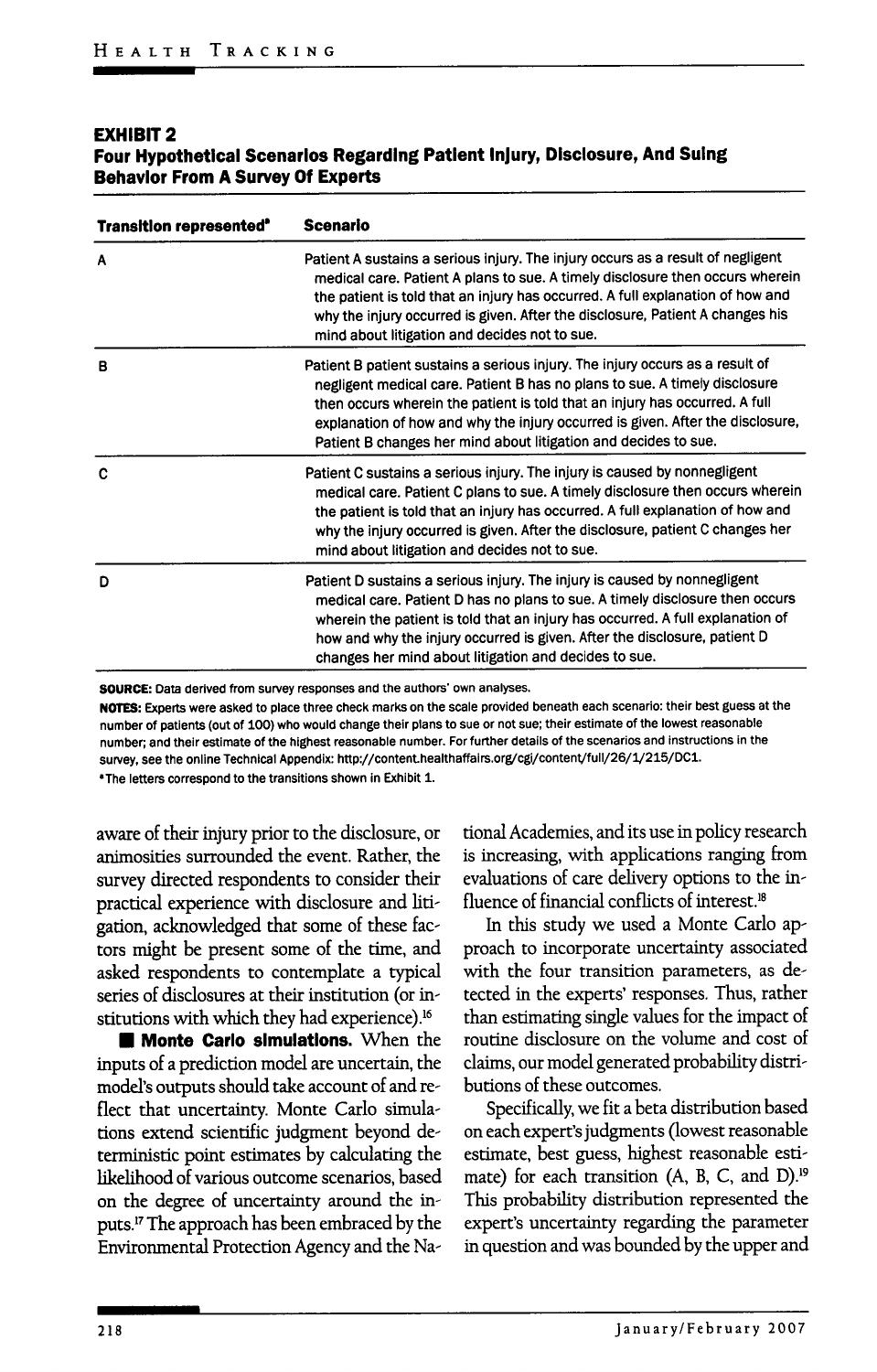lower estimates.<sup>20</sup> The model then sampled probabilistically from the four transition distributions and applied the transition percentages selected to the relevant injury counts to calculate a projected number of claims. We repeated this sampling procedure 1,000 times for each expert and then combined all experts' predictions into a single probability distribution of the expected number of claims and associated costs. This approach, a modified form of the method proposed by Peter Doublet and colleagues, gives each expert equal weight and accounts for potential within-subject correlation.<sup>21</sup>

We calculated means and medians of the final probability distributions. We also examined the probabilities of changes in volume and cost in relation to the status quo. AH analyses were conducted using SAS version 9.2.

#### **Study Results**

**Expert survey.** Sixty-five experts completed the survey (response rate: 83 percent). The experts predicted that among patients who experienced severe injury as a result of negligence, disclosure would on average deter 32 percent from suing and prompt claims by 31 percent of patients who would not otherwise have sued (Exhibit 3). Among patients whose injuries were not due to negligence, the deterrent impact was perceived to be greater: Disclosure would deter an average of 57 percent of suers and prompt 17 percent of nonsuers.

 $\blacksquare$  **impact on claim volume.** Based on the experts' predictions about injured patients' responses to disclosure, the model computed a 5 percent chance that total claim volume would decrease or remain unchanged and a 95 percent chance that it would increase (Exhibit 4). These probabilities correspond to the cumulative size of the bars shown in the distribution. For example, the bars to the left of the status quo, in aggregate, account for approximately 5 percent of the total area of the distribution, and the bars to the right account for approximately 95 percent. The distribution also indicates a 60 percent chance that comprehensive disclosure of severe injuries would at least double the annual number of claims nationwide and a 33 percent chance that volume would increase by threefold or more. The median of the distribution is an increase of 70,974 claims (to 127,723 claims in total), which represents a 125 percent increase over the current level.

 $\blacksquare$  **Impact on compensation costs.** Under the assumption that average payments do not change, the model predicted a 6 percent chance that total direct costs of compensation would decrease or remain unchanged under

#### **EXHIBIT 3**

**Expert Survey Responses: Deterred And Prompted Claims Following Disclosure Of Medical Injury**

|                    | Injuries due to negligence             |                                               |                                               |                                               |                   |              |  |
|--------------------|----------------------------------------|-----------------------------------------------|-----------------------------------------------|-----------------------------------------------|-------------------|--------------|--|
|                    | Scenario A: percent of claims deterred |                                               |                                               | <b>Scenario B: percent of claims prompted</b> |                   |              |  |
|                    | Lower                                  | <b>Best guess</b>                             | <b>Upper</b>                                  | Lower                                         | <b>Best guess</b> | <b>Upper</b> |  |
| Mean               | 18                                     | 32                                            | 48                                            | 19                                            | 31                | 49           |  |
| Standard deviation | 14                                     | 23                                            | 25                                            | 15                                            | 20                | 22           |  |
| Median             | 10                                     | 25                                            | 40                                            | 10                                            | 25                | 45           |  |
|                    | injuries not due to negligence         |                                               |                                               |                                               |                   |              |  |
|                    |                                        | <b>Scenario C: percent of claims deterred</b> | <b>Scenario D: percent of claims prompted</b> |                                               |                   |              |  |
| Mean               | 41                                     | 57                                            | 73                                            | 8                                             | 17                | 29           |  |
| Standard deviation | 21                                     | 23                                            | 21                                            | 6                                             | 13                | 13           |  |
| Median             | 40                                     | 60<br>٠                                       | 75                                            | 5                                             | 15                | 25           |  |

**SOURCE:** Data derived from survey responses and the authors' own analyses.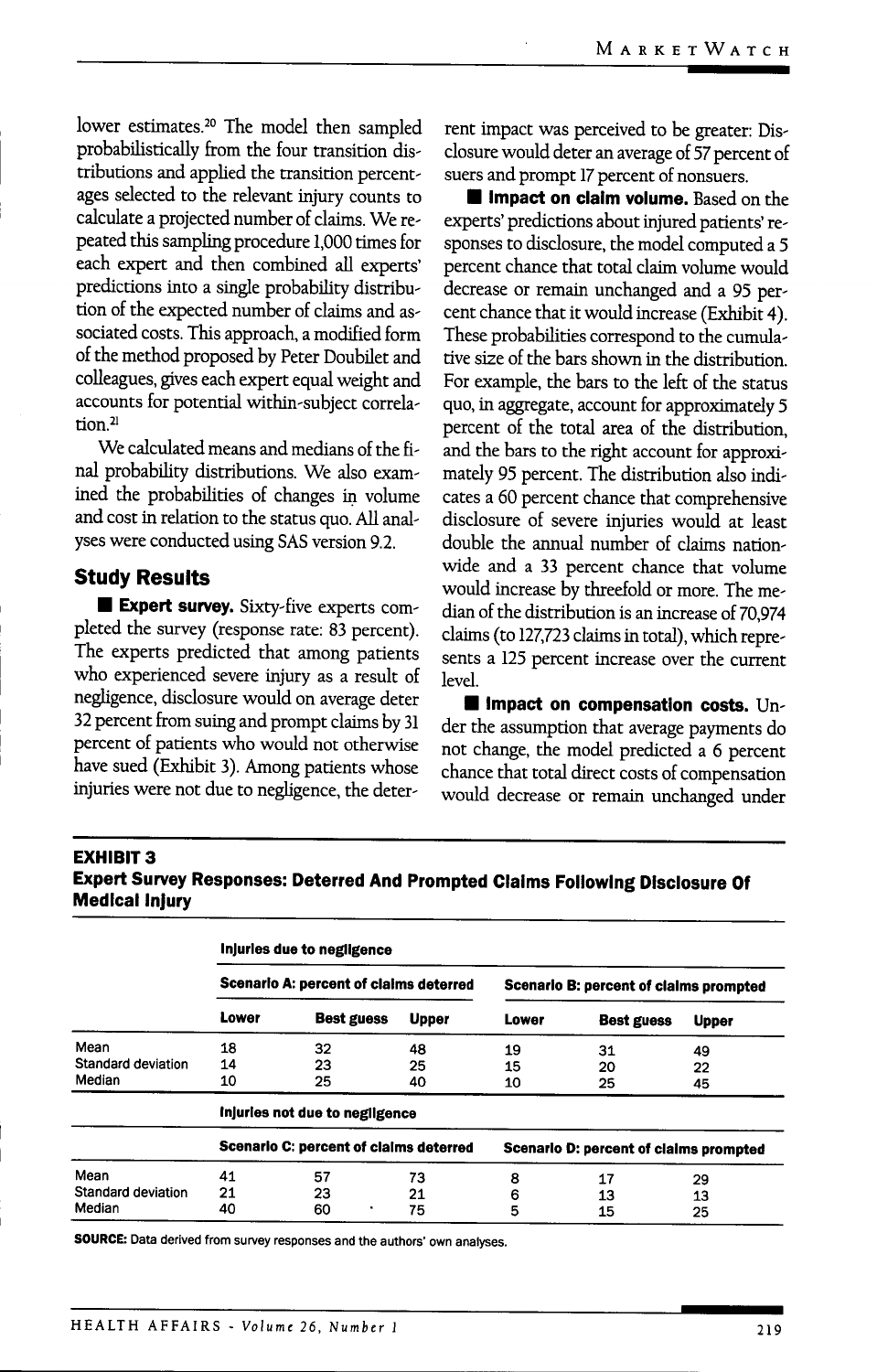#### **EXHIBIT 4 Monte Carlo Simulation Of Impact Of Disclosure Of Medical Injury On Volume Of Medical Malpractice Claims**



SOURCE: Data derived from the authors' analyses.

<sup>a</sup> The simulations used the estimated total volume of all claims nationwide (56,749), not just the subset involving serious injury (45,399), as the status quo. Details of the basis of these estimates are provided in Part A of the oniine Technical Appendix: http://content.healthaffairs.org/cgi/content/full/26/1/215/DC1.

that they would increase (Exhibit 5). There is a would increase by threefold or more. The me-45 percent chance that total costs would at dian of the distribution is an increase of \$5.5

routine disclosure and a 94 percent' chance least double and a 24 percent chance that they

### **EXHIBiT 5**

#### **Monte Carlo Simuiation Of impact Of Disciosure Of Medicai Injury On Compensation Costs (Assuming That The Average Payment Size is Unchanged)**



SOURCE: Data derived from the authors' analyses.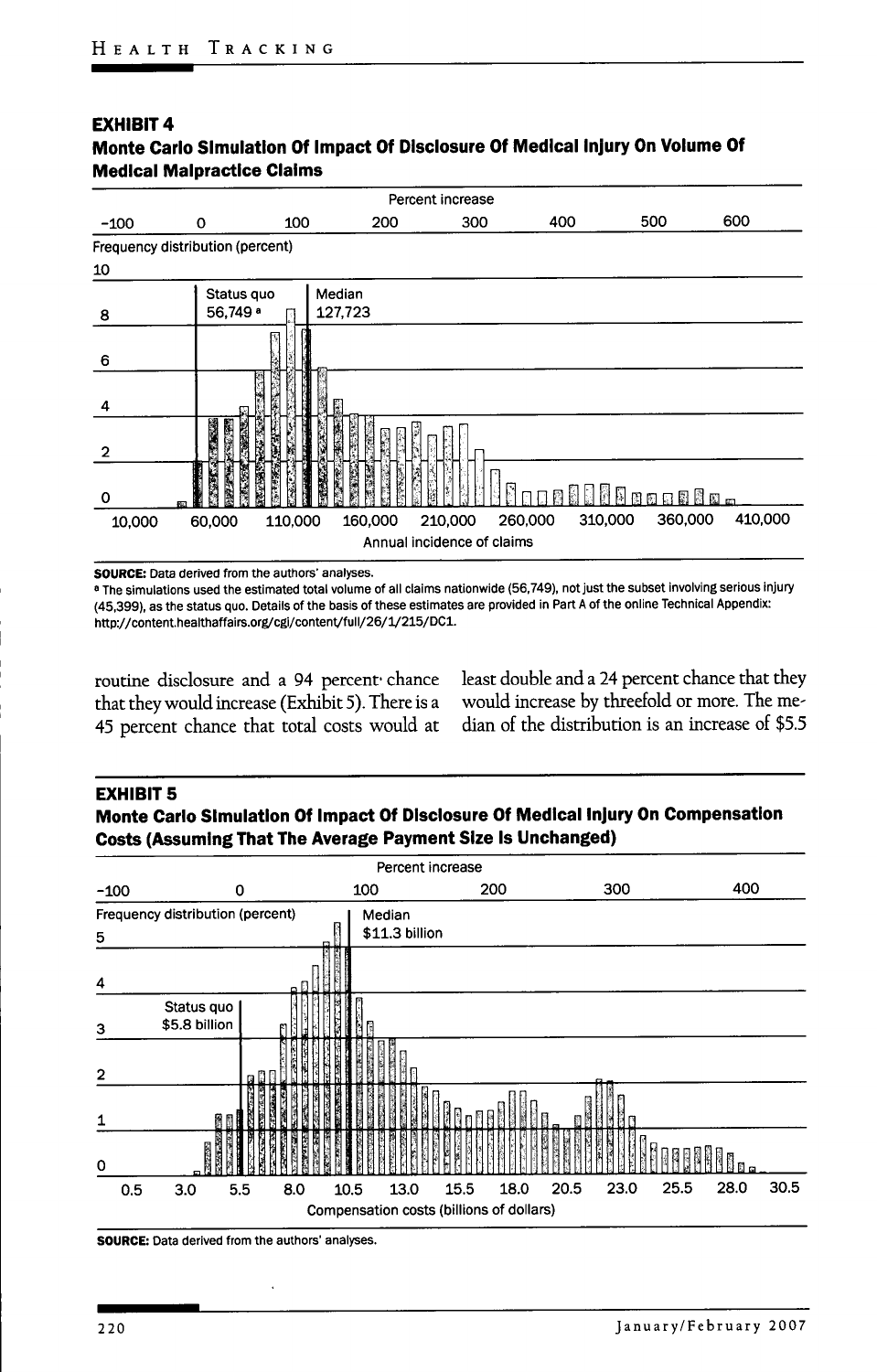billion (to \$11.3 billion), a 95 percent increase over current compensation costs.

Under the assumption that disclosure reduced average payments by 40 percent, a net increase in costs remains more likely than a decrease or no change (72 percent versus 28 percent), and there is a 34 percent chance that total costs would at least double (Exhibit 6). The median of the distribution indicates an increase of \$1.4 billion (to \$7.0 billion), a 24 percent increase in total compensation costs.

**• Sensitivity anaiyses.** *Reductions in inci*dence of injury. Although there is little evidence that rates of adverse events and negligence have decreased appreciably over the past twenty years, with ongoing attention to error prevention and quality improvement, they might do so in the future. Indeed, widespread disclosure practices could help drive this result. How would reductions in the incidence of serious medical injury affect our projections?

To explore this, we cut by one-third the number of serious injuries attributable to negligence and reran the simulations. The change modestly affected volume: There remained a high probability (90 percent) that claim volume would increase, and large increases were likely (median of the distribution was an increase of 50,376 claims). The likelihood of cost increases also remained high (84 percent); however, the expected size of those increases was about half (median value of the distribution was an increase of \$2.7 billion) that predicted by the original model.

*Underdisclosure.* The above analyses assume that every severe injury will be followed by a disclosure and that the disclosure would generally be clear and comprehensible and would provide the essential elements of what happened and why. Although many would regard these as noble goals, they are obviously unrealistic. What impact would less than 100 percent disclosure have on the estimates?

If the degree of "underdisclosure" were the same for negligent and nonnegligent injuries, then the likelihood of increases and decreases from status quo would not change. The effect on the magnitude of the changes would correspond to the degree of underdisclosure. In other words, if only half of severe injuries were (properly) disclosed across the board, the magnitude of the changes predicted would halve. However, if the degree of underdisclosure differed by injury type—one previous survey of risk managers, for example, suggested a greater reluctance to disclose injuries caused by negligence—then this would alter

#### **EXHIBIT 6**

**Monte Carlo Simulation Of Impact Of Disclosure Of Medical Injury On Compensation Costs (Assuming That The Average Payment Size Is Reduced By 40 Percent)**



SOURCE: Data derived from the authors' analyses.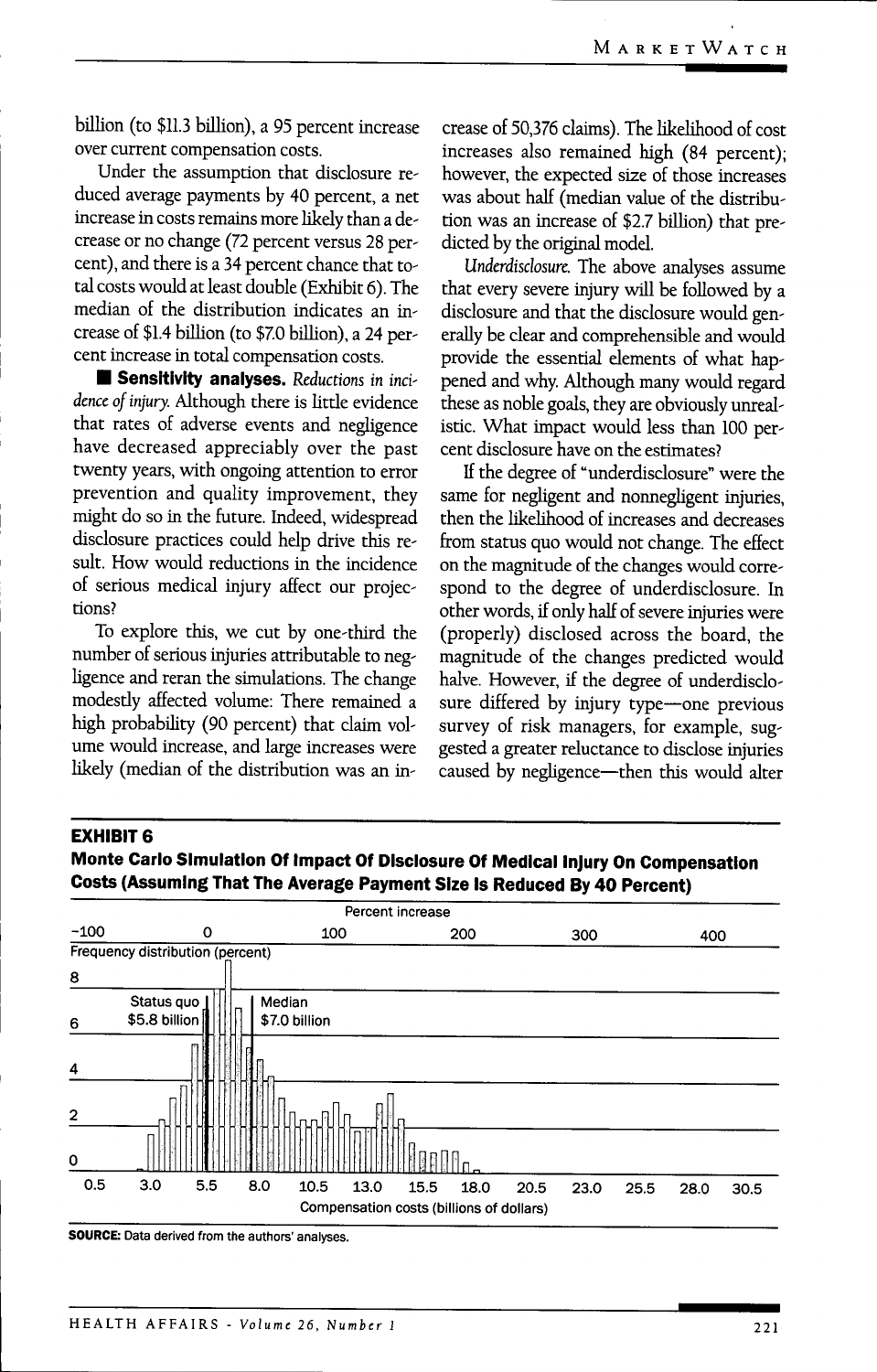the litigation impacts we estimated, although the direction and extent of those changes would depend on the profile of the undisclosed events<sup>22</sup>

*Break-even analysis.* To test the robustness of our predictions, we conducted a "break-even" analysis in which we fixed anchor points (best guesses and upper bounds) for the deterred claims (transitions A and C) and then calculated the levels to which prompted claims (transitions B and D) would need to descend to maintain the status quo.<sup>23</sup> Exhibit 7 shows the results.

Based on experts' best guesses about deterred claims, if more than 5.4 percent of neghgently injured patients and 3.0 percent of nonnegligently injured patients were prompted to sue, overall claims volume would increase beyond current levels. Alternatively, anchoring deterred claims at the experts' upper-bound estimates, if more than 12.0 percent and 7.1 percent of negligently and nonnegligently injured patients, respectively, were moved to sue, the result would be more claims. (These breakeven points fall below the experts' mean lower-bound estimates for prompted claims, as shown in Exhibit 3.) The break-even points for compensation costs are fractionally higher, although very similar.

#### **Discussion**

Through the analyses described in this paper, we found the chances that disclosure would decrease either the frequency or cost of malpractice litigation to be remote. On the contrary, an increase in htigation volume and costs was highly likely.

 $\blacksquare$  The great unlitigated reservoir. The key driver of the model's findings is the seminal and well-established insight that the number of serious injuries that do not lead to claims dwarfs the number that do.<sup>24</sup> ("Underclaiming" also appears to be widespread among injuries outside the health care sector.)<sup>25</sup> Approximately eight in ten serious injuries due to negligence and more than nine in ten other serious injuries never trigger litigation. This has important implications for disclosure. Because the stock of unlitigated injuries vastly outnumbers the stock of litigated ones, relatively small shifts from the former (prompted claims) will tend to overwhelm shifts from latter (deterred claims).

**• Anatomy of prompted claims.** The potential for disclosure to stimulate litigation has received relatively httle attention. The theoretical effect can be decomposed into sequential steps. It begins with the notion that the reason some injured patients do not sue is that they

#### **EXHIBIT 7**

**Break-Even Analysis Of Claims Volume And Costs Following Disclosure Of Medical Injury, Based On Experts' Best Guesses And Upper Bounds**

| <b>Transitions</b>                                                                                                                                        | Anchoring at experts' best<br>guesses for deterred claims<br>$(32\%$ and $57\%)^{\circ}$ | Anchoring at experts' upper<br>bounds for deterred claims<br>(48% and 73%) <sup>®</sup> |
|-----------------------------------------------------------------------------------------------------------------------------------------------------------|------------------------------------------------------------------------------------------|-----------------------------------------------------------------------------------------|
| Break-even points for claims volume<br>Prompted claims among severe injuries<br>due to negligence (Transition B)<br>Prompted claims among severe injuries | 5.4%                                                                                     | 12.0%                                                                                   |
| not due to negligence (Transition D)                                                                                                                      | 3.0%                                                                                     | 7.1%                                                                                    |
| Break-even points for compensation costs<br>Prompted claims among severe injuries                                                                         |                                                                                          |                                                                                         |
| due to negligence (Transition B)<br>Prompted claims among severe injuries                                                                                 | 6.0%                                                                                     | 13.9%                                                                                   |
| not due to negligence (Transition D)                                                                                                                      | 3.3%                                                                                     | 8.3%                                                                                    |

SOURCE: Data derived from the authors' own analyses.

"The percentages used in these anchor points are means, as shown in Exhibit 3.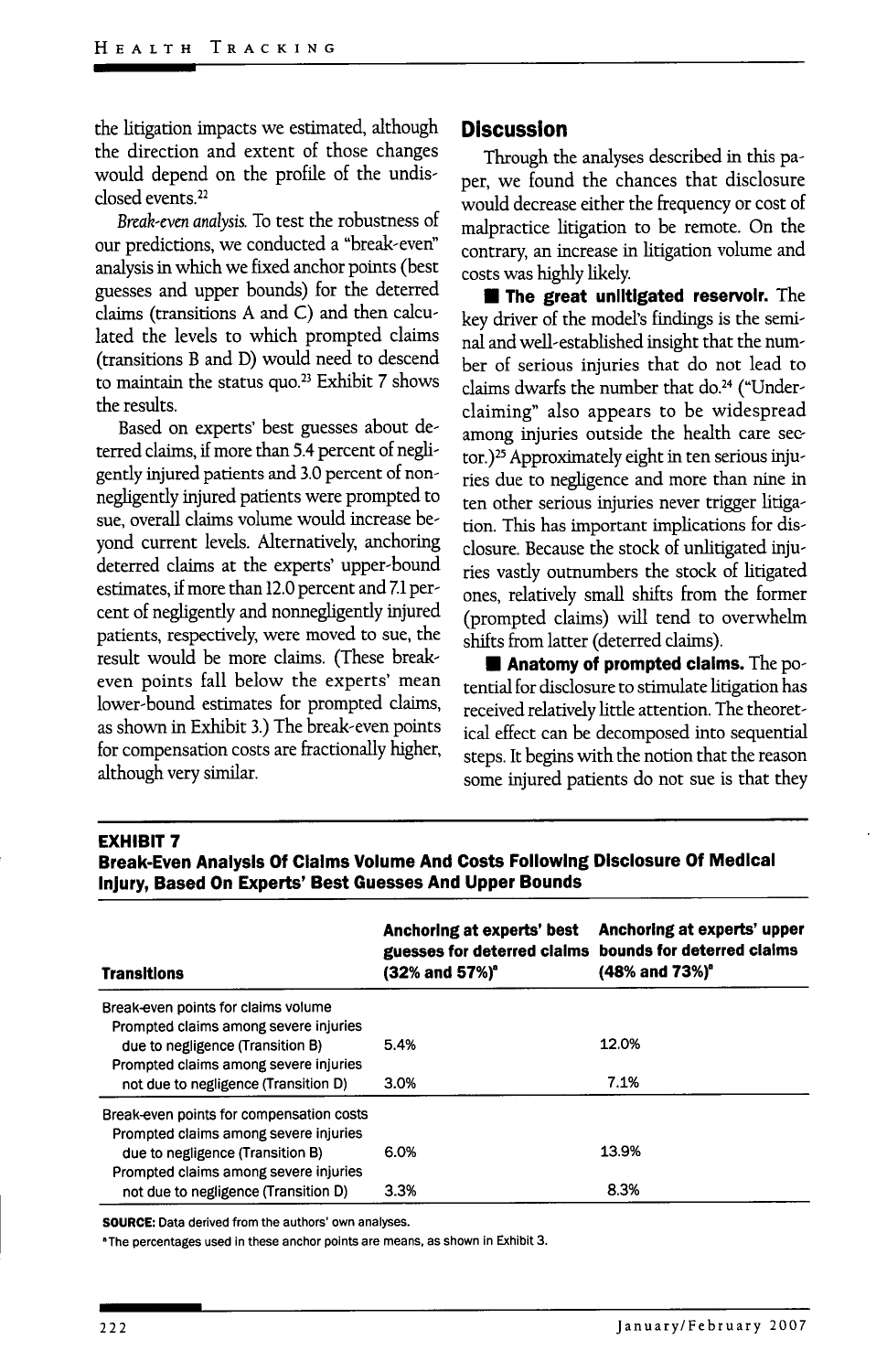are unaware they have been injured. Patients confuse their adverse outcome with their underlying disease or the expected effects of their treatment. Or they realize that they have suffered an adverse event but do not attribute it to substandard care. Previous research into litigation behavior has shown that such ignorance is quite common.<sup>26</sup>

In theory, thorough disclosure will rid such patients of their ignorance about both the existence of an injury and its connection to substandard care. A subset of the enlightened will react by suing. Some will seek to litigate but not be able to find an attorney; others will secure representation and sue. Severe medical injuries are more likely to progress through each of these stages. It is also logical that the overall transition probabilities predicted by experts were higher for patients whose injuries are due to neghgence (mean of one in three patients) than for their nonnegligent counterparts (one in six patients).

 $\blacksquare$  Problems underlying the risk management hypothesis. In light of our findings, it is interesting to explore the roots of popular perceptions that disclosure will deter litigation. We attribute the perception to tendencies to both misread and overreach the available evidence.

*The evidence base* To the best of our knowledge, only one study has sought to directly examine the disclosure-claims relationship. This widely cited article by Steve Kraman and Ginny Hamm reported on the experience of the Veterans Affairs (VA) Medical Center in Lexington, Kentucky, which adopted a "radical policy of full disclosure" in the late 1980s.<sup>27</sup> The analysis compared the number and cost of malpractice payments made by the facility with those of thirty-five other VA medical centers and found that liability payments were "moderate" and "comparable to those of similar facilities." The authors attributed the result to transparency about substandard care and timely compensation, although they noted that the analysis "suggests but does not prove the financial superiority of a full disclosure policy."

The authors concluded with additional ca-

veats about drawing causal inferences. There has been an unfortunate tendency to overlook these caveats in subsequent references to the study. Allen Kachalia and colleagues recently elaborated several additional concerns.^' Generalizability is particularly problematic because federal hospitals and clinicians working in them enjoy broad immunities from tort litigation.

Two survey studies pertaining to the disclosure-claims relationship paint a more uncertain picture. A 2002 survey found that risk managers at a nationally representative sample of hospitals were divided in their behefs about the impact of disclosure on malpractice risk: 37 percent believed that it would increase risk, 33 percent believed that it would decrease risk, and 25 percent thought that risk would not change.<sup>29</sup> Kathleen Mazor and colleagues surveyed a group of health plan enrollees about their propensity to seek legal advice if harms were not disclosed and found that failure to disclose had no statistically significant effect in three of four injury scenarios presented.<sup>30</sup> In sum, the empirical evidence that disclosure will reduce litigation is weak.

*Erroneous extrapolation from related literature.* Although few empirical studies have examined the consequences of disclosure, there is an impressive literature on why patients sue. This research has frequently been cited in support of the view that disclosure will reduce litigation. Such extrapolations are problematic.

In general, studies analyzing motivations for litigation have done so retrospectively through surveys of plaintiffs, comparisons of characteristics of sued and nonsued physicians, claims file review, or combinations of these approaches.<sup>31</sup> Several studies have used vignettes to probe key considerations in patients' decisions about whether to sue.<sup>32</sup> A consistent finding in this research is that problems in the patient-physician relationship, particularly breakdowns in communication, influence litigation decisions. Several studies have even identified the quality of explanations given after injuries as a motivator. $33$ 

This research establishes that a mix of factors motivates litigation decisions. To infer,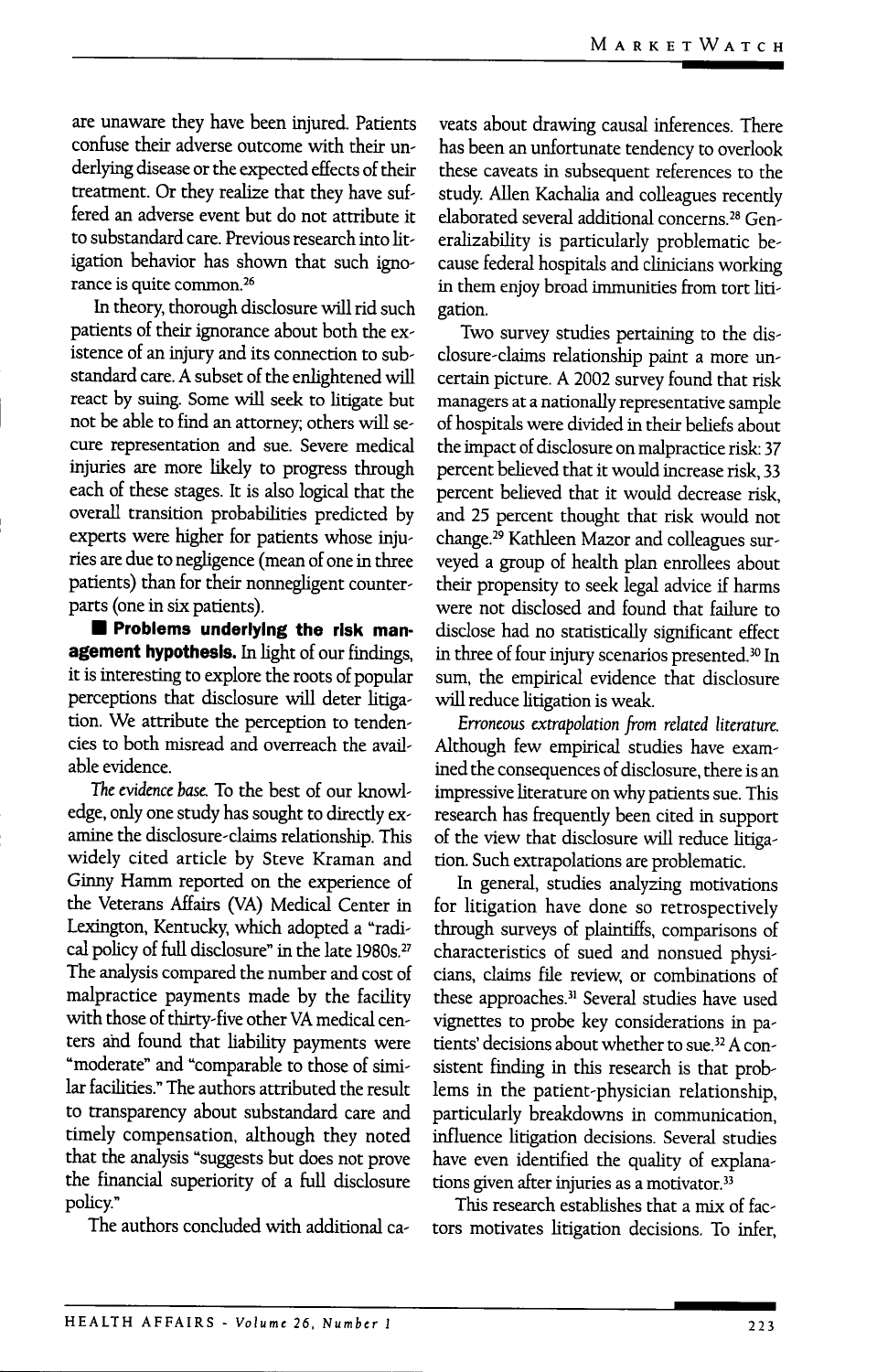however, that changes to any one factor, such as disclosure, would alone alter the claim decision is questionable. But the more serious flaw is extrapolation from this type of research to conclusions about disclosure's systemwide effects on litigation. Motivation-for-suit studies are explicitly geared toward addressing one side of the behavioral response: deterred claims. An understanding of prompted claims requires a different research approach, one that is focused on decision making immedi-

ately after the injury and that accounts carefully for the possibility that without a disclosure, the patient might never have known of the injury or its cause. This research has not been done.

 $\blacksquare$  **Study strengths and weaknesses.** The strength of our Monte Carlo approach to

examining the impact of disclosure on litigation is that it can deal with multiple uncertainties simultaneously and incorporate consideration of "reasonable ranges" around those uncertainties. Weaknesses include the theoretical nature of the exercise and the fact that the results must be expressed as probabihty distributions, not simple, easily interpretable estimates. However, the approach is approptiate for modeling the impact of disclosure on litigation today: There is keen interest in the nature of the effect, but it is too early to test it empirically.

Other aspects of our methodology have limitations. First, the analysis was confined to severe injuries. The impact of disclosure on litigation decisions following temporary and minor injuries might differ. For example, the severity threshold that plaintiffs' attorneys have for taking cases might drop in a routinedisclosure environment if the disclosure decreases the effort and expense needed to investigate claims. The expected effect of such a change on our estimates would be to increase claim volume and slightly decrease the average value of paid claims.

Second, our analyses focused on compensation costs. Administrative costs of malpractice litigation—which include expenses associated with lawyers, experts, courts, and liability insurers—are substantial but were not counted Under any plausible scenario, their inclusion would have increased the size of the cost increases we projected.<sup>34</sup>

Third, our sample of experts represented a variety of backgrounds and perspectives, but it was not drawn randomly or designed to be geographically or professionally representative. Fourth, instead of detailing the content of

**"The spread of disclosure through health care systems is likely to amplify malpractice iitigation."**

the disclosure, the survey referred respondents to a "typical disclosure situation in your institution or experience." If the respondent's conception of a disclosure did not include apologies, offers of compensation, or some other element that reduces propensity to litigate, and

disclosures elsewhere or in the future consistently encompass such elements, then the model might have underestimated deterred claims. Finally, experts might have overestimated new claimants' abihty to secure legal counsel—the final step in the transition to prompted claims.

 $\blacksquare$  **Implications.** The spread of disclosure through health care systems is likely to amplify malpractice litigation. We believe that the pressing question is not whether an expansion will occur, but how large it will be. Laws that prohibit admission of disclosures into evidence will do little to alter the outcome; disclosure's primary impact wiU stem from the flagging function it serves for plaintiffs and their attorneys.

Two aspects of the way in which disclosure is executed could upset our general conclusion. The predictions might not hold if disclosure is practiced selectively. If incidents that are likely to trigger lawsuits, cost a lot, or both, are hidden—for example, those involving clear-cut negligence or the most serious harms—then the assumptions of our model break down. In addition, the cost picture changes if payments made to patients following disclosures fall well below the economic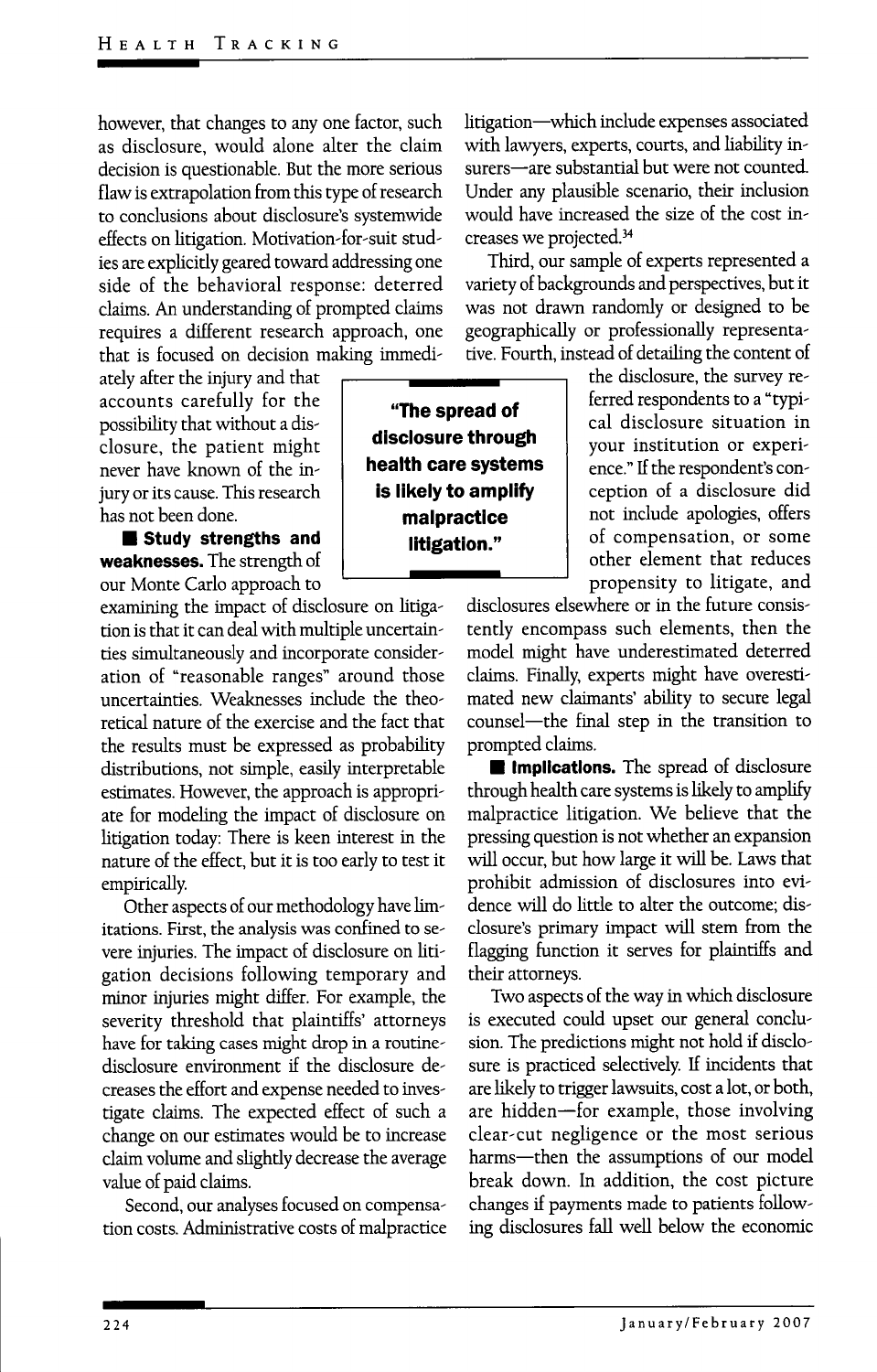losses that patients sustain as a result of their injuries. Although potentially disruptive to the results we have forecast, both of these features of disclosure are socially undesirable.

SO ISCLOSURE IS THE right thing to do;<br>so is compensating patients who sus-<br>tain injury as a result of substandard<br>care. Continuing moves toward transparency ISCLOSURE IS THE right thing to do; so is compensating patients who sustain injury as a result of substandard about medical injuries will expose tensions between these two objectives. That severe injuries are prevalent and that most of them never trigger litigation are epidemiological facts that have long been evident. The affordability of the medical malpractice system rests on this fragile foundation, and routine disclosure threatens to shake it. Movement toward full disclosure should proceed with a realistic expectation of the financial implications and prudent planning to meet them.

*This work was supported by a grant from the Harvard/ Kennedy School Health Care Delivery Policy Program. The authors are indebted to Tom Gallagher and Milton* Weinstein for providing helpful comments on an earlier *draft.*

#### **NOTES**

- 1. T.H. Gallagher et aL, "Patients' and Physicians' Attitudes regarding the Disclosure of Medical Errors," Journal *of the American Medical Association* 289, no. 8 (2003): 1001-1007; J. Banja, *Medical Errors and Medical Narcissism* (Sudbury; Jones and Bardett, 2005); and R. Bovbjerg, "Patient Safety and Physician Silence," *Journal of Legal Medicine* 25, no. 4 (2004): 505-516.
- 2. Joint Commission on Accreditation of Healthcare Organizations, "Comprehensive Accreditation Manual for Hospitals: Standard RI 1.2.2" (Chicago: JCAHO, 2001); and National Academy for State Health Policy, "State Adverse Event Reporting Rules and Statutes," 5 December 2005, http://www.nashp.org/\_docdisp\_page .cfm?LID=2A789909-5310-llD6-BCF000A0CC 558925 (accessed 20 December 2005).
- 3. N. Berlinger, *After Harm Medical Error and the Ethia* of Forgiveness (Baltimore: Johns Hopkins University Press, 2005).
- 4. See, for example, D.N. Frenkel and C.B. Uebman, "Words That Heal," *Annals oflnterml Medicine* 140, no. 6 (2004): 482-483; A.W. Wu, "Handling

Hospital Errors: Is Disclosure the Best Defense?" *Annals of Internal Medicine* 131, no. 12 (1999): 970- 972; and R. Zimmerman, "Doctors' New Tool to Fight Lawsuits: Saying 'I'm Sorry'," Wall Street Journal, 18 May 2004.

- 5. PC. Weiler et al., *A* Measure *of Malpractice* (Cambridge, Mass.: Harvard University Press, 1993).
- 6. W.L.F Felstiner, R.L. Abel, and A. Sarat, "The Emergence and Transformation of Disputes: Naming, Blaming, Claiming," Law *and Society* Review 15, no. 3-4 (1980): 631-654; D. Hensler et al., *Compensationfor Accidental Injuries in the United States* (Santa Monica, Calif.: RAND, 1991); and M.J. Saks, "Do We Really Know Anything about the Behavior of the Tort Litigation System—and Why Not?" University *of Pennsylvania Law* Review 140, no. 4 (1992): 1147-1292.
- 7 TA. Brennan et al., "Incidence of Adverse Events and Negligence in Hospitalized Patients: Results of the Harvard Medical Practice Study I," New *England journal of Medicine* 324, no. 6 (1991): 370- 376; and E.J. Thomas et al., "Incidence and Types of Adverse Events and Negligent Care in Utah and Colorado," Medical *Care* 38, no. 3 (2000): 261- 271.
- 8. Part A of our Technical Appendix provides details of how the estimates shown in Exhibit 1 were derived. See http://content.healthaffairs .org/cgi/content/ful]y26/l/215/DCl.
- 9. M. Sowka, ed, Malpmctice Ciaims: Final *Compilation* (Brookfield, Wis.: National Association of Insurance Commissioners, 1980).
- 10. The NYMPS and UTCOMPS involved reviews of inpatient medical records only They nonetheless provide reasonable systemwide estimates of the prevalence of serious injuries because, in addition to injuries that arose from hospital care, they captured injuries that necessitated hospital care, wherever they occurred.
- 11. D.M. Studdert et al., "Claims, Errors, and Compensation Payments in Medical Malpractice Litigation," New England Journal of Medicine 354, no. 19 (2006): 2024-2033; and B. Black et al., "Stability, Not Crisis: Medical Malpractice Claim Outcomes in Texas, 1988-2002," *jourml of Empirical Legal Studies 2,* no. 2 (2005): 207-259.
- 12. Part B of the online Technical Appendix details the cost calculation methodology; see Note 8.
- 13. S.S. Kraman and G. Hamm, "Risk Management: Extreme Honesty May Be the Best Policy," *Annals* of Internal Medicine 131, no. 12 (1999): 963-967.
- 14. A compilation of the data sources used for this calculation appears in the online Technical Appendix; see Note 8.
- 15. Patients' wiUingness to accept this trade-off is the premise of so-called Early Offer programs.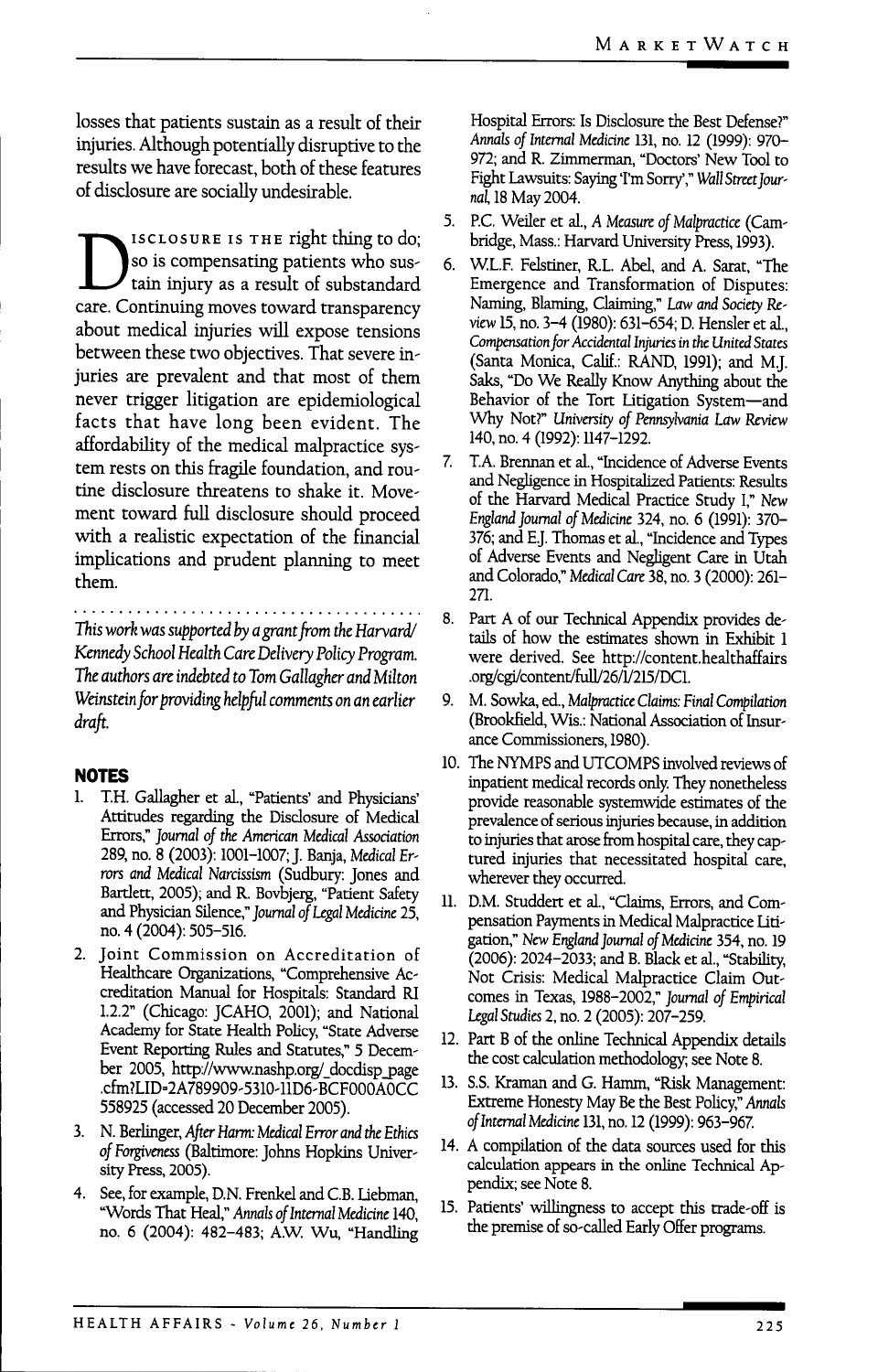- 16. Part C of the online Technical Appendix provides further details of the survey scenarios and instructions to respondents; see Note 8.
- 17. K.M. Thompson and J.D. Graham, "Going Beyond the Single Number: Using Probabilistic Risk Assessment to Improve Risk Management," Human *and* Ecolcgical Risk *Assessment 2,* no. 4 (1996): 1008-1034.
- 18. J.J. Kim, T.C. Wright, and S.J. Goldie, "Cost-Effectiveness of Alternative Triage Strategies for Atypical Squamous Cells of Undetermined Significance," Journal of the American Medical Association 287, no. 18 (2002): 2382-2390; and P. Lurie et al., "Financial Conflict of Interest Disclosure and Voting Patterns at Food and Drug Administration Drug Advisory Committee Meetings," *Journal of the American* Medical *Assodation* 295, no. 16 (2006): 1921-1928.
- 19. C.E. Clark, "The PERT Model for the Distribution of an Activity Time," *Operations Research* 10, no. 3 (1962): 405-406; and D.G. Malcolm et al., "Application of a Technique for Research and Development Program Evaluation," *Operations Research 7,* no. 5 (1959): 646-669.
- 20. Bounding the distribution in this way differs from the conventional approach to fitting a beta distribution, which uses bounds of 0 and 1.
- 21. P. Doubilet et al, "Probabilistic Sensitivity Analysis using Monte Carlo Simulation: A Practical Approach," Medical Decision *Making 5,* no. 2 (1985): 157-177 Part D of the online Technical Appendix describes in greater detail how the model worked; see Note 8.
- 22. R.M. Lamb et al, "Hospital Disclosure Practices: Results of a National Survey," *Health Affairs* 22, no. 2 (2003): 73-83.
- 23. To arrive at the break-even point, the percentages of prompted claims (transitions B and D) were reduced proportionally, beginning at the best guess.
- 24. P.M. Danzon, Medical Malpractice: Theory, *Evidence, and Public Policy* (Cambridge, Mass.: Harvard University Press, 1985); A.R. Localio et al, "Relation between Malpractice Claims and Adverse Events Due to Negligence: Results of the Harvard Medical Practice Study III," New *Englandjoumal of Medidne* 325, no. 4 (1991): 245-251; and D.M. Studdert et al., "Negligent Care and Malpractice Claiming Behavior in Utah and Colorado," *Medical Care* 38, no. 3 (2000): 250-260;
- 25. Hensler, "Compensation."
- 26. Saks, "Do We Really Know Anything?"
- 27. Kraman and Hamm, "Risk Management."
- 28. A. Kachalia et aL, "Does Full Disclosure of Medical Errors Affect Malpractice Liability? The Jury Is Sdll Out," Joint *Commission Journal on* Quality *and*

*Safety* 29, no. 10 (2003): 503-511.

- 29. Lamb et al., "Hospital Disclosure Practices."
- 30. K.M. Mazor et al., "Health Plan Members' Views about Disclosure of Medical Errors," *Annals of Internal Medidne* 140, no. 6 (2004): 409-418.
- 31. See, for example, G.B. Hickson et al., "Factors That Prompted Families to File Medical Malpractice Claims following Perinatal Injuries," *Journal of the AmericanMedical Assodation* 267, no. 10 (1992): 1359-1363; C. Vincent, M. Young, and A. Phillips, "Why Do People Sue Doctors? A Study of Patients and Relatives Taking Legal Action," *Lancet* 343, no. 8913 (1994): 1609-1613; W. Levinson et al., "Physician-Patient Communication: The Relationship with Malpractice Claims among Primary Care Physicians and Surgeons," *Journal of the American* Medical *Assodation* 277, no. 7 (1997): 553-559; and H.B. Beckman et al., "The Doctor-Patient Relationship and Malpractice: Lessons from Plaintiff Deposidons," *Archives of Internal Medidne* 154, no. 12 (1994): 1365-1370.
- 32. A.B. Witman, D.M. Park, and S.B. Hardin, "How Do Patients Want Physicians to Handle Mistakes? A Survey of Internal Medicine Patients in an Academic Setting," Archives of Internal Medicine 156, no. 22 (1996): 2565-2569; and PJ. Moore, N.E. Adler, and PA. Robertson, "Medical Malpractice: The Effect of Doctor-Patient Relations on Medical Patient Perceptions and Malpractice Intendons," *Western Journal of Medidne* 173, no. 4 (2000): 244-250.
- 33. Witman et al., "How Do Padents Want Physicians to Handle Mistakes?"; and Vincent et al., "Why Do People Sue Doctors?"
- 34. Part E of the online Technical Appendix explains why this is the case; see Note 8.